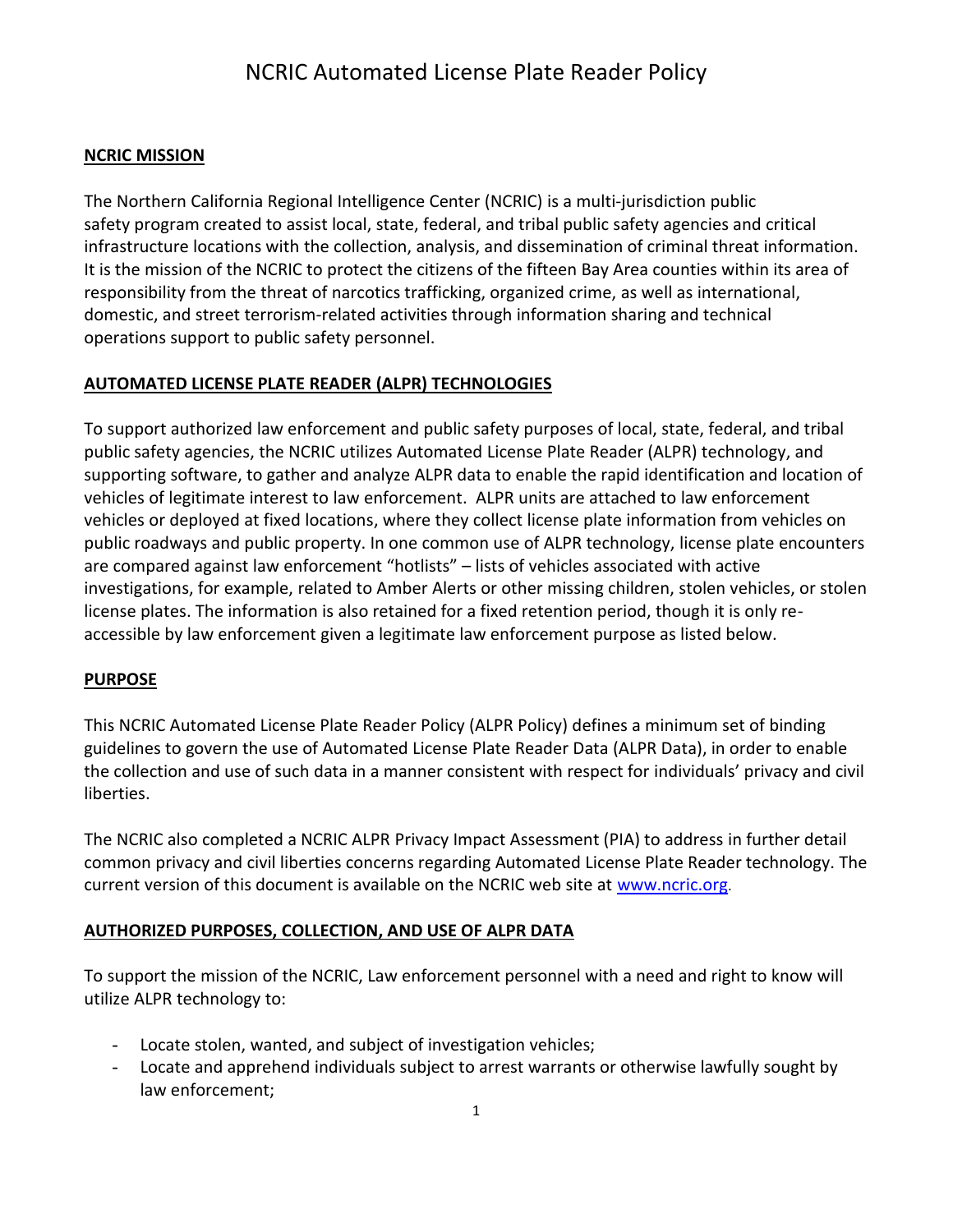- Locate witnesses and victims of violent crime;
- Locate missing children and elderly individuals, including responding to Amber and Silver Alerts;
- Support local, state, federal, and tribal public safety departments in the identification of vehicles associated with targets of criminal investigations, including investigations of serial crimes;
- Protect participants at special events; and
- Protect critical infrastructure sites.

In gathering, sharing, and storing information the NCRIC complies with all applicable laws, rules, and regulations, including but not limited to, to the extent applicable, the California Values Act (Government Code Section 7284 et seq.). The NCRIC will, consistent with Section 7284.8 (b) work to ensure that databases are governed in a manner that limits the availability of information therein to the fullest extent practicable and consistent with federal and state law, to anyone or any entity for the sole purpose of immigration enforcement.

### **RESTRICTIONS ON COLLECTION OF ALPR DATA AND USE OF ALPR SYSTEMS**

NCRIC ALPR units may be used to collect data that is within public view, but may not be used for the sole purpose of monitoring individual activities protected by the First Amendment to the United States Constitution.

ALPR operators may not contact occupants of stolen, wanted, or subject-of-investigation vehicles unless the ALPR operators are sworn law enforcement officers. ALPR operators must rely on their parent agency rules and regulations regarding equipment, protection, self-identification, and use of force when stopping vehicles or making contact.

ALPR operators must recognize that the data collected from the ALPR device, and the content of referenced hotlists, consists of data that may or may not be accurate, despite ongoing efforts to maximize the currency and accuracy of such data. To the greatest extent possible, vehicle and subject information will be verified from separate Law enforcement information sources to confirm the vehicle or subject's identity and justification for contact. Users of ALPR Data must, to the fullest extent possible, visually confirm the plate characters generated by the ALPR readers correspond with the digital image of the license plate in question.

All users of NCRIC ALPR equipment or accessing NCRIC ALPR Data are required to acknowledge that they have read and understood the NCRIC ALPR Policy prior to use of the ALPR System.

In no case shall the NCRIC ALPR system be used for any purpose other than a legitimate law enforcement or public safety purpose.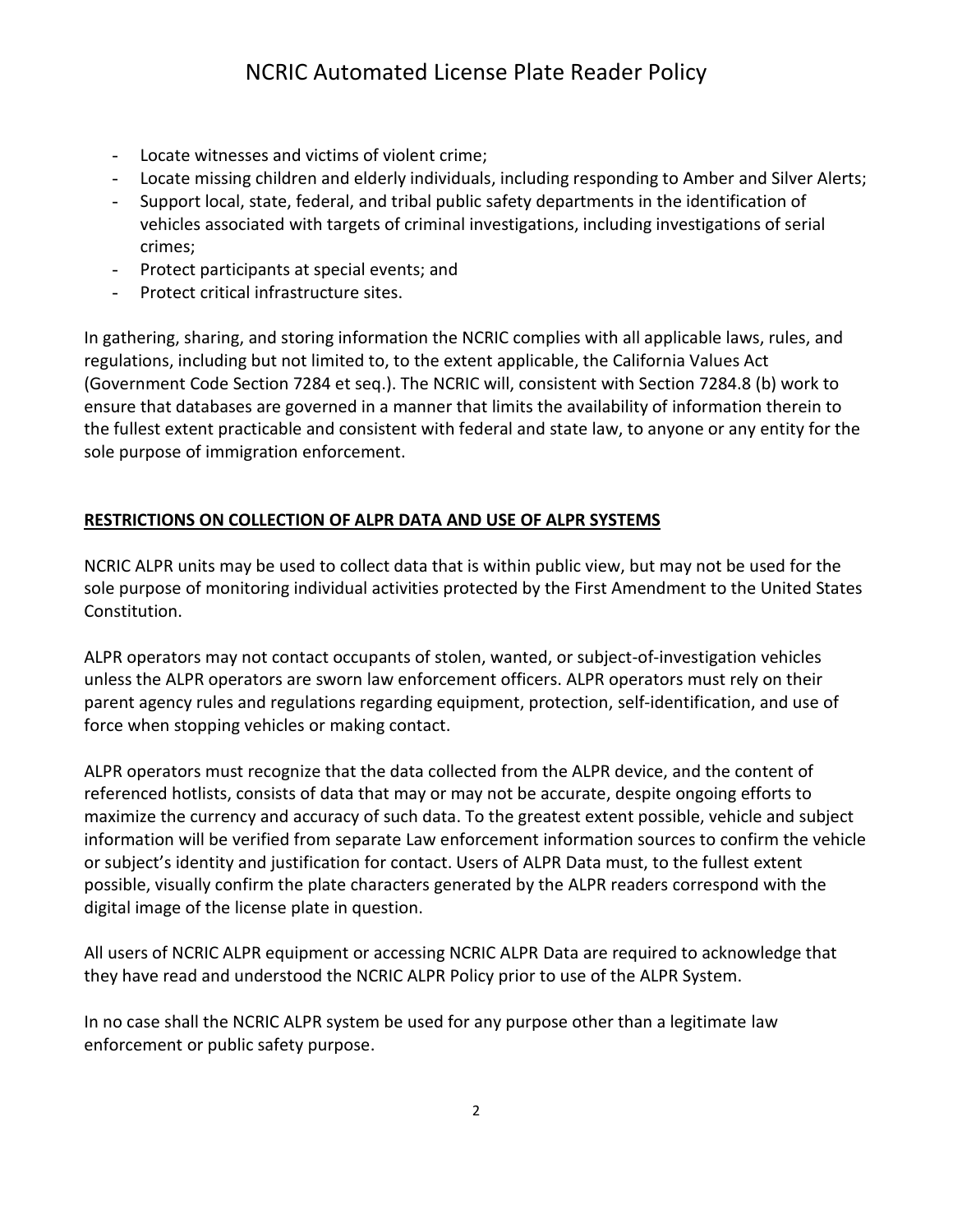#### **TRAINING**

Only persons trained in the use of the NCRIC ALPR system, including its privacy and civil liberties protections, shall be allowed access to NCRIC ALPR Data. Training content shall consist of:

- Legal authorities, developments, and issues involving the use of ALPR Data and technology
- Current NCRIC Policy regarding appropriate use of NCRIC ALPR systems;
- Evolution of ALPR and related technologies, including new capabilities and associated risks;
- Technical, physical, administrative, and procedural measures to protect the security of ALPR Data against unauthorized access or use; and
- Practical exercises in the use of the NCRIC ALPR system

Training shall be updated as technological, legal, and other changes that affect the use of the NCRIC ALPR system occur. In no case shall a person utilize the NCRIC ALPR system if he/she has not completed training in more than a year.

### **AUDIT**

Access to, and use of, ALPR Data is logged for audit purposes. Audit reports will be structured in a format that is understandable and useful and will contain, at a minimum:

- The name of the law enforcement user;
- The name of the agency employing the user;
- The date and time of access;
- The specific data accessed;
- The supplied authorized law enforcement or public safety justification for access; and
- A case number associated with the investigative effort generating the ALPR data query.

Audit reports will be provided periodically and on request to supervisory personnel at the NCRIC and partner agencies.

In addition, no less frequently than every 12 months, the NCRIC will audit a sampling of ALPR system utilization from the prior 12 month period to verify proper use in accordance with the above authorized uses. Any discovered intentional misconduct will lead to further investigation, termination of system access, and notification of the user's parent agency for appropriate recourse. In addition, the auditing data will be used to identify systemic issues, inadvertent misuse, and requirements for policy changes, training enhancements, or additional oversight mechanisms.

These ALPR audits shall be conducted by a senior NCRIC official other than the person assigned to manage the NCRIC ALPR function. Audit results shall then be reported to the Director of the NCRIC.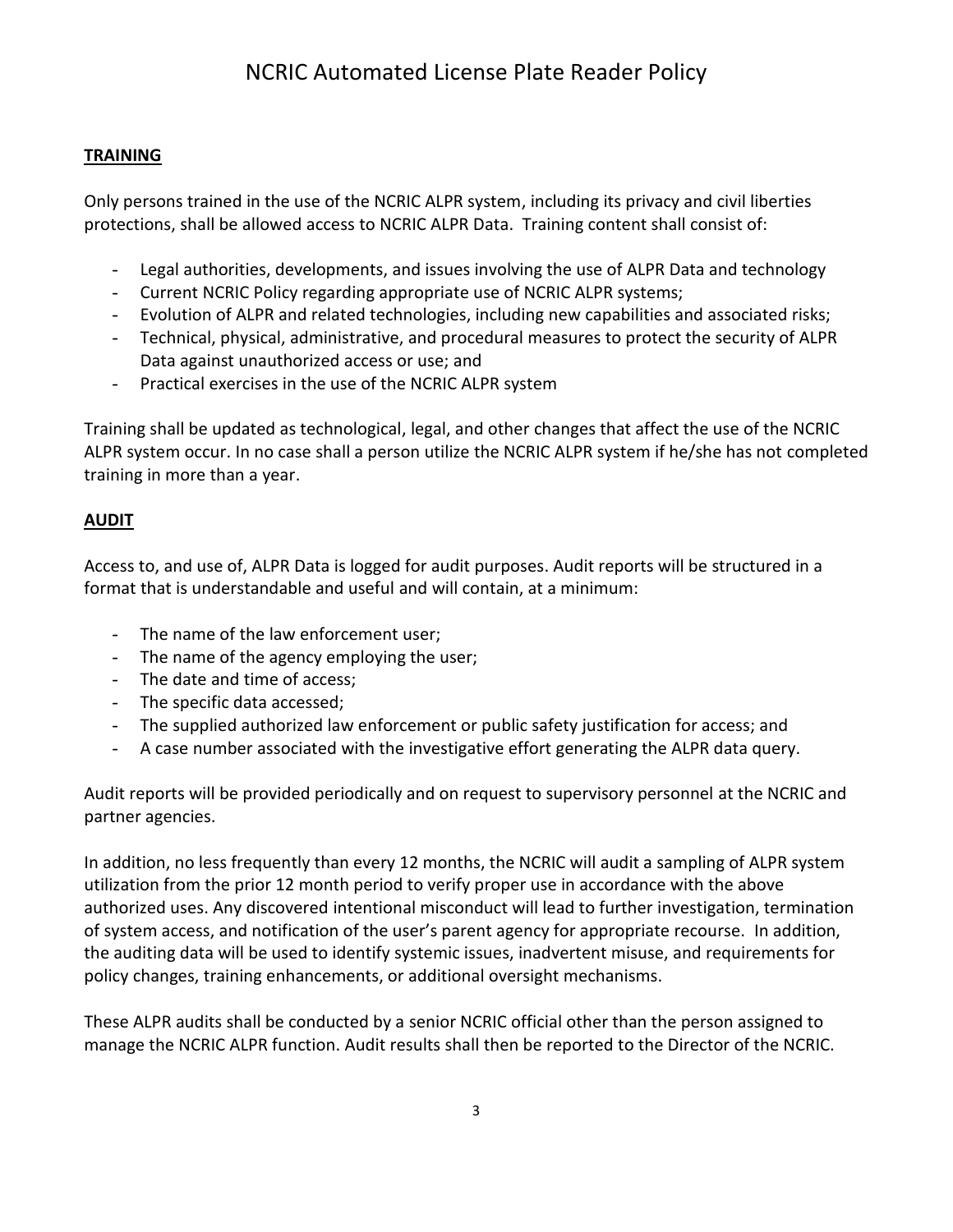#### **DATA QUALITY AND ACCURACY**

The NCRIC will take reasonable measures to ensure the accuracy of ALPR Data collected by NCRIC ALPR units and partner agency ALPR systems.

As the downstream custodian of "hotlists", the NCRIC will provide the most recent versions of these lists available and ensure the lists are refreshed from state or federal sources on a daily basis.

The NCRIC acknowledges that, in rare instances ALPR units may inadvertently capture information contrary to the collection guidelines set forth in this policy. Such records will be purged upon identification. Any discovered notable increase in frequency of these incidents from specific ALPR units or agencies will be followed up with for equipment repairs, camera realignment, or personnel training as necessary.

#### **PHYSICAL AND ELECTRONIC SECURITY OF ALPR DATA:**

Data collected by ALPR systems is stored in a secured law enforcement facility with multiple layers of physical security and 24/7 security protections. Physical access is limited to law enforcement staff in good standing who have completed background investigations and possess an active security clearance at the "SECRET" or higher level.

NCRIC will utilize strong multi-factor authentication, encrypted communications, firewalls, and other reasonable physical, technological, administrative, procedural, and personnel security measures to mitigate the risks of unauthorized access to the system.

#### **RETENTION OF ALPR DATA:**

ALPR Data collected by NCRIC ALPR units or shared from partner agencies' ALPR units shall not be retained longer than 12 months, or the length of time required by the partner agency who is custodian of the record – whichever is shorter. Once the retention period has expired, the record will be purged entirely from all active and backup systems unless a reasonable suspicion has been established that the vehicle identified by the ALPR read is connected to criminal activities.

ALPR records matching an entry in a current law enforcement hotlist will trigger an immediate notification to the officer operating the ALPR unit, the active dispatch officer at the agency owning the ALPR unit, the NCRIC, and the custodial agency of the hotlist. Such notifications are also subject to a maximum retention of 12 months.

ALPR Data obtained with license plate information not appearing on hotlists, and with no immediate reasonable connection to criminal activity, will be retained in secure systems so as to only be made accessible to authorized personnel for a maximum period of twelve months, then purged entirely from all systems. If during the specified retention period there is information which supports a legitimate law enforcement purpose (see above section enumerating AUTHORIZED PURPOSES, COLLECTION, AND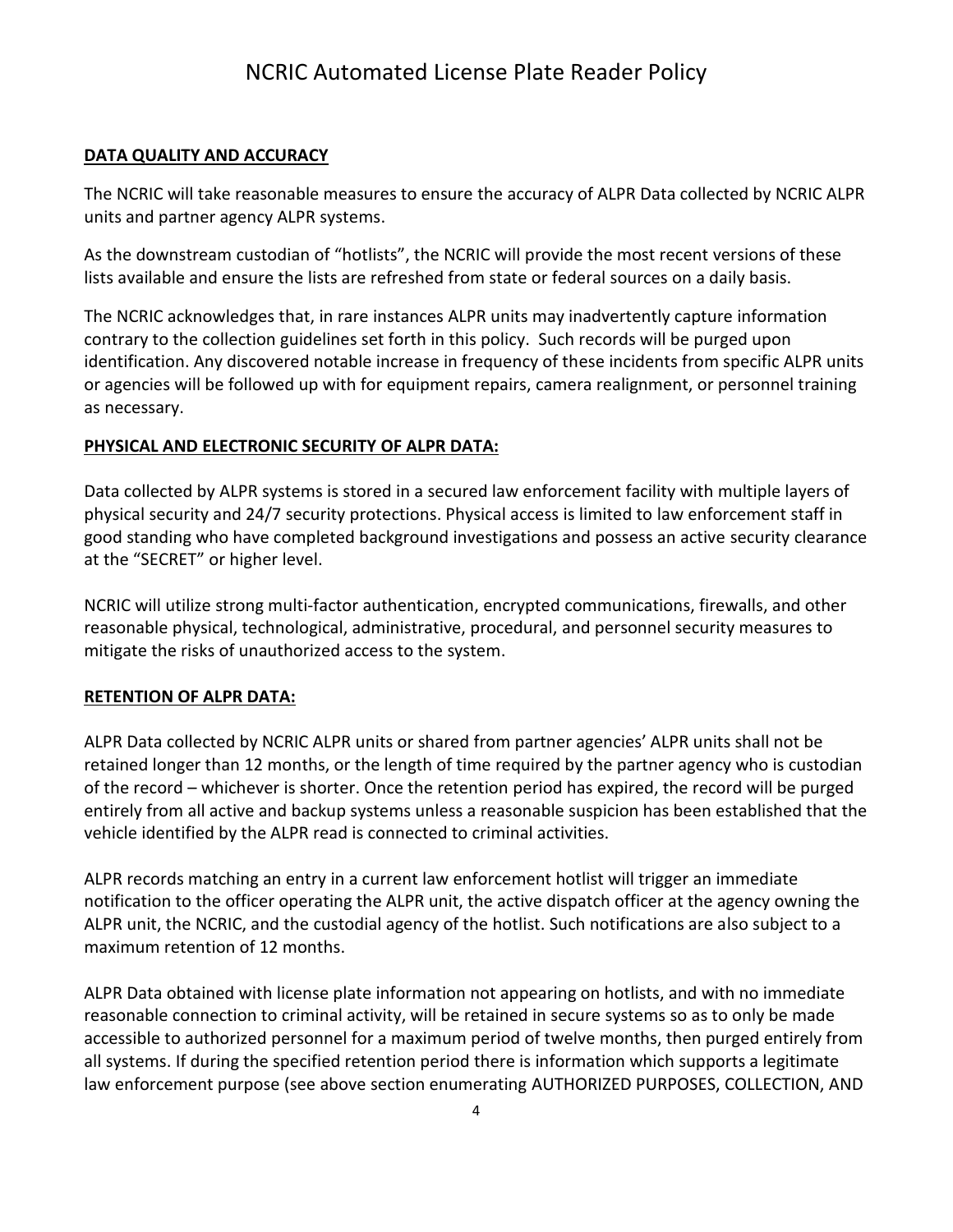USE OF ALPR DATA) as to a license plate or partial license plate which was recorded and is retained in these systems, then limited access will be permitted for predicate-based querying for potential matches against the parameters specific to the legitimate law enforcement purpose. Such events shall be recorded in an access log showing date, time, name of person seeking access, agency of employment, reason for access, and tracking identifiers such as an agency case number.

ALPR records of vehicles having been identified and linked to criminal investigation will be entered into the relevant NCRIC database(s) and retained for a period of no more than five years. If during the fiveyear period NCRIC personnel become aware that the vehicle license plate information is no longer associated with a criminal investigation, it will be purged from the NCRIC's databases.

#### **CUSTODIAN OF RECORDS AND RECORDS REQUESTS**

Each agency sharing data retains control and ownership as the official custodian of its records, and must independently verify all external information obtained via NCRIC Information Systems. To the extent permitted by law, requests for information under the California Public Records Act or Freedom of Information Act or similar applicable laws will be directed back to the owner of the requested data.

### **SYSTEM MANAGEMENT AND ACCOUNTABILITY**

The NCRIC shall assign a senior officer who will have responsibility, and be accountable, for managing the ALPR Data collected and ensuring that the privacy and civil liberties protection and other provisions of this ALPR Policy are carried out. This individual shall also be responsible for managing a process for maintaining the most current and accurate hotlists available from NCRIC law enforcement sources. This individual shall also have the responsibility for the security of the hotlist information and any ALPR Data which is maintained by the NCRIC. It remains, however, the personal responsibility of all officers with access to ALPR Data to take reasonable measures to protect the privacy and civil liberties of individuals, as well as the security and confidentiality of ALPR Data.

#### **COMMERCIALLY CREATED ALPR DATA**

Except as explicitly authorized below with regard to critical infrastructure, the NCRIC will not share NCRIC or partner agency ALPR Data with commercial or other private entities or individuals.

#### **DISSEMINATION**

The NCRIC may disseminate ALPR data to any governmental entity with an authorized law enforcement or public safety purpose for access to such data. The NCRIC assumes no responsibility or liability for the acts or omissions of other agencies in making use of the ALPR data properly disseminated. Though the NCRIC will make every reasonable effort to ensure the quality of shared ALPR Data and hotlists, it cannot make absolute guarantees of the accuracy of information provided.